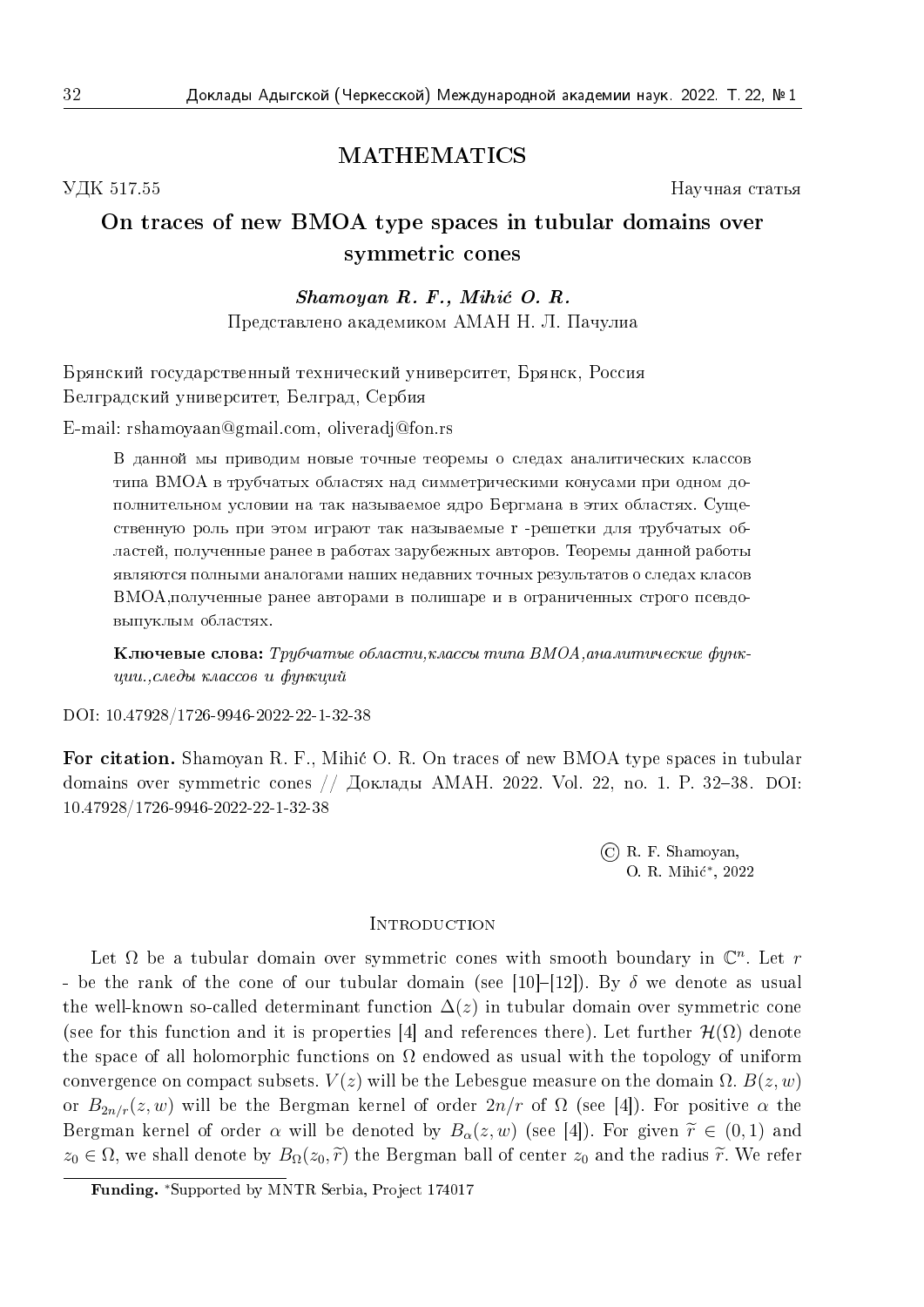the reader [4] for definitions, basic properties and applications to geometric function theory of the Bergman distance and for definition and basic properties of the Bergman kernel. We will need several results for our proofs about Bergman balls for which we refer the reader to [4],[10]–[12]. In particular we constantly use among other things the fact that  $V(B_{\Omega}(z, \tilde r))$ is equivalent to  $\delta^{2n/r}(z)$ ,  $\widetilde{r} \in (0, 1)$ . We denote m products of tubular domains by  $\Omega^m$ , the space of all analytic functions on this new product domain which are analytic by definition in each variable separately will be denoted by  $\mathcal H (\Omega^m)$ .

Let now  $\widetilde{m} = 2, 3, ...$  be a natural number,  $M \subset \mathbb{C}^n$  and  $B \subset \mathbb{C}^{\widetilde{m}n}$ ,  $\mathbb{C}^{\widetilde{m}n} = \mathbb{C}^n \times \cdots \times \mathbb{C}^n$ , be a<br>set Let  $\mathbf{V}(M)$  be a slope of functions on  $M$ ,  $\mathbf{V}(D)$  the same  $\mathbf{W}_0$  and subset. Let  $X(M)$  be a class of functions on M,  $Y(B)$  the same. We say  $TraceY(M^m) = X(M)$ ,  $B = M^m$ ,  $M^m = M \times \cdots \times M$ , if for any  $f \in Y(M^m)$ ,  $f(w, \ldots, w) \in X(M)$ ,  $w \in M$ , and for any  $g \in X(M)$ , there exist a function  $f \in Y(B)$  such that  $f(w, \ldots, w) = g(w), w \in M$ . Traces of various functional spaces in  $\mathbb{R}^n$  were described in [9]. In polydisk this problem is also known as a problem of diagonal map (see [6] and references there).

Trace theorems even for  $n = 1$  (case of polydisk) have numerous applications in the theory of holomorphic functions (see, for example, [6]). The core of our proof is a special composition estimate an analogue of Andersson-Carlsson composition estimate (see [3]).

We say  $A \approx B$  (A is equivalent to B) if there are positive constants  $C_1$  and  $C_2$  so that  $C_1A \leq B \leq C_2A$ .

The authors proved many such type results on traces in recent years.

#### Preliminaries

In this section we collect various known preliminaries on the topic of this short note. Let

$$
A_{\tau}^{\infty}(\Omega) = \left\{ F \in \mathcal{H}(\Omega) : ||F||_{A_{\tau}^{\infty}} = \sup_{z \in \Omega} |F(z)| \delta^{\tau}(z) < \infty \right\},\tag{1}
$$

(see [4], [10]–[12] and references there). It can be checked that this is a Banach space.

For  $1 < p < +\infty$  and  $\nu \in \mathbb{R}$  and  $\nu > -1$  we denote by  $A_{\nu}^p(\Omega)$  the weighted Bergman space consisting of analytic functions f in  $\Omega$  such that

$$
||F||_{A^p_\nu}^p = \left(\int_{\Omega} |F(z)|^p dV_\nu(z)\right) < \infty.
$$

Here we used the notation  $dV_\nu (w) = \delta^\nu dV(w)$ . This space is a Banach space.

To define two related Bergman-type spaces  $A_\nu^p(\Omega^m)$  and  $A_\tau^\infty(\Omega^m)$  ( $\nu$  and  $\tau$  can be also vectors) in products of m copies of tubular domains  $\Omega^m$  (here all domains are the same) we follow standard procedure which is well-known in case of unit disk and unit ball (see [14]). Namely we consider analytic functions  $F = F(z_1, \ldots z_m)$ , where each coordinate varies in a tubular domain (spaces on product domains). It can be shown that these are also Banach spaces.

The (weighted) Bergman projection  $P_\nu$  is the orthogonal projection from the Hilbert space  $L^2_{\nu}(\Omega)$  onto its closed subspace  $A^2_{\nu}(\Omega)$  and it is given by the following integral formula (see, for example, [4],  $[10]-[12]$ .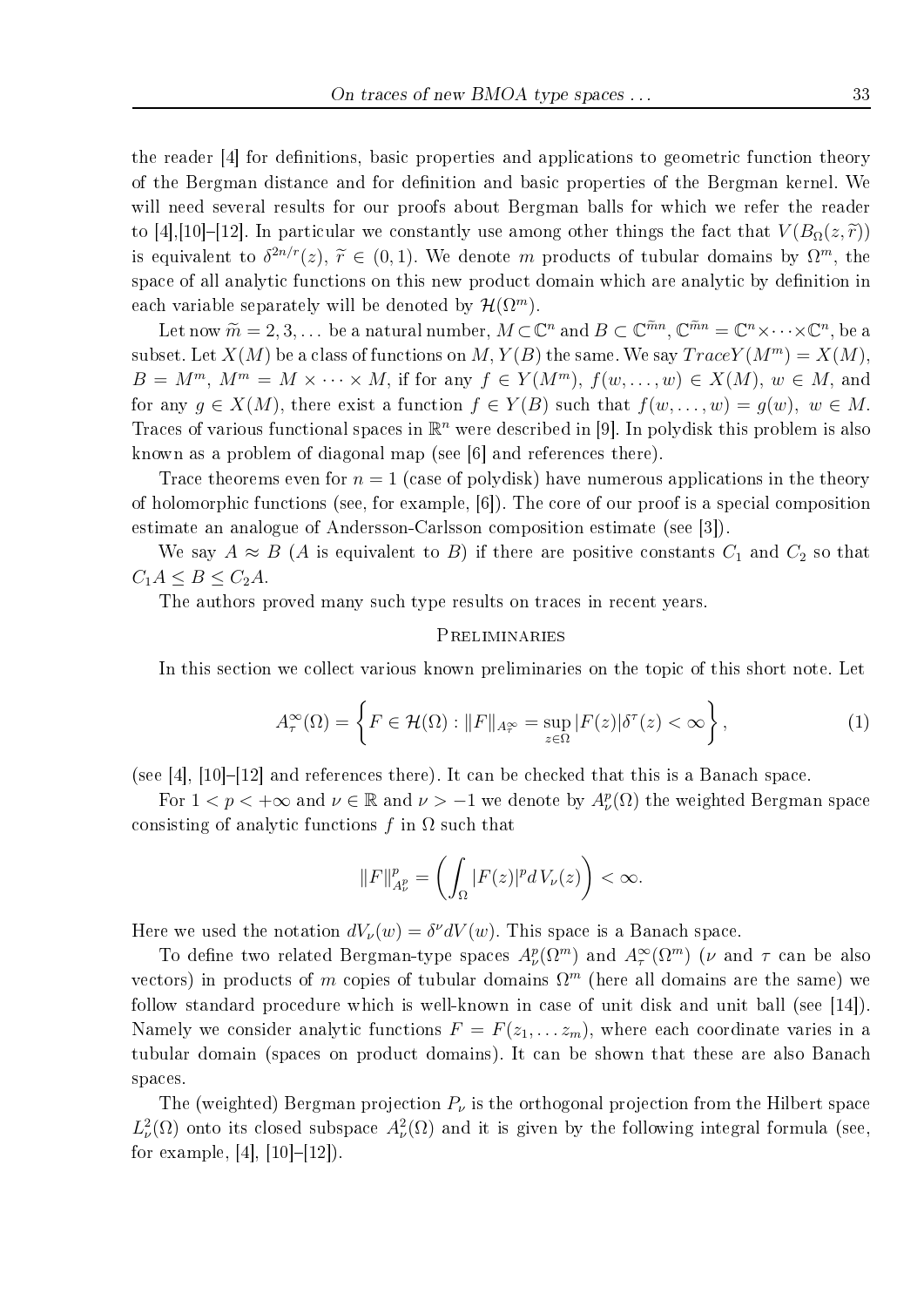$$
P_{\nu}f(z) = C_{\nu} \int_{\Omega} B_{\nu+2n/r}(z,w)f(w)dV_{\nu}(w), \qquad (2)
$$

where  $B_{\nu +2n/r}(z, w)$  is the Bergman reproducing kernel for  $A^2_{\nu}(\Omega)$  (see [4], [10]–[12]), where  $dV_\nu (w) = \delta^\nu dV (w), \nu > -1$  and where  $C_\nu$  is a constant of the Bergman representation formula. For any analytic function in  $A^2_\nu(\Omega)$  the following integral formula is valid (see also [4])

$$
f(z) = C_{\nu} \int_{\Omega} B_{\nu+2n/r}(z, w) f(w) dV_{\nu}(w), \ z \in \Omega.
$$
 (3)

In this case we say sometimes below simply that the  $f$  function allows the Bergman representation via Bergman kernel with  $\nu$  index. The existence of suitable coverings (r-lattices) of a domain  $\Omega$  based on Bergman balls is crucial for results of this note. Note these assertions (assertions on the Bergman kernel and assertions on the r-lattices) have direct analogues in simpler cases of analytic function spaces in unit disk, polydisk, unit ball, upper half-space  $\Bbb C$ . and in spaces of harmonic functions in the unit ball or upper half-space of the Euclidean space  $\mathbb{R}^n$ . These classical facts are well-known and can be found, for example, in [6], [8], [16] and in some items from references there.

Let now  $\Omega$  be a tubular domain over symmetric cones.

We will need for our proofs the following important fact on integral representations (see [8], [10], [13]). For all  $1 \leq p \leq \infty, \nu > -1$  and for all f functions from  $A_{\nu}^{p}$  the Bergman representation formula with  $\alpha + 2n/r$  index or with the Bergman kernel  $B_{\alpha + 2n/r}(z, w)$  is valid, for all  $\alpha$ ,  $\alpha > \alpha_0$ , for certain fixed  $\alpha_0$ , (see [4], [10]–[12]). Let  $\alpha > -1$  then for all  $\nu > \nu_0$ for certain fixed  $\nu_0$  and all f functions  $f \in A^\infty_\alpha$  the integral representations of Bergman with Bergman kernel  $B_{\nu +2n/r}(z, w)$  (with  $\nu + 2n/r$  index) is valid. We note also that (see [4], [10]– [12])

$$
|f(z)|\delta^{\frac{2n/r+\nu}{p}}(z) \le c_{p,\nu} \|f\|_{A^p_\nu}, \quad z \in \Omega.
$$
 (4)

All the mentioned results together with properties of the Whitney decomposition (r-lattice) of tubular domains based on Bergman balls in  $\mathbb{C}^n$  are vital for this paper. Proofs of our theorems on trace in BMOA in the ball are heavily based on properties of r-lattice  $\{a_k\}$  in a Bergman metric (see [10]–[13]). Our proofs below are also based on same ideas as in the unit ball (see [14]) and is based also on same properties of lattices but on tubular domains (see [4],  $[10]–[12]$ .

**Definition 1.** ( [4], [10]-[12]) Let  $\Omega \subset \mathbb{C}^n$  be a tubular domain and  $r > 0$ . An r-lattice in  $\Omega$  is a sequence  $\{a_k\} \subset \Omega$  such that  $\Omega = \bigcup_k B_\Omega (a_k, \widetilde{r})$  and there exists  $m > 0$ , such that any point in  $\Omega$  belong to at most m balls of the form  $B_\Omega (a_k, R)$ , where  $R =$ 1  $\frac{1}{2}(1+\widetilde r).$ 

The following lemmas are vital for proofs of main results of this paper.

**Lemma 1.** ( [4], [10]–[12]) Let  $\Omega \subset \mathbb{C}^n$  be a tubular domain over symmetric cone. Then for every  $\widetilde r \in (0, 1)$  there exists an r-lattice in  $\Omega$ , that is there exists  $m \in \mathbb N$  and a sequence  $\{a_k\} \subset \Omega$  of points such that  $\Omega = \bigcup_{k=0}^{\infty} B_{\Omega} (a_k, \tilde{r})$  and no point of  $\Omega$  belongs to more than m of the balls  $B_\Omega (a_k, R)$ .

**Lemma 2.** ( [4], [10]-[12]) Let  $\Omega \subset \mathbb{C}^n$  be a tubular domain over symmetric cone. Given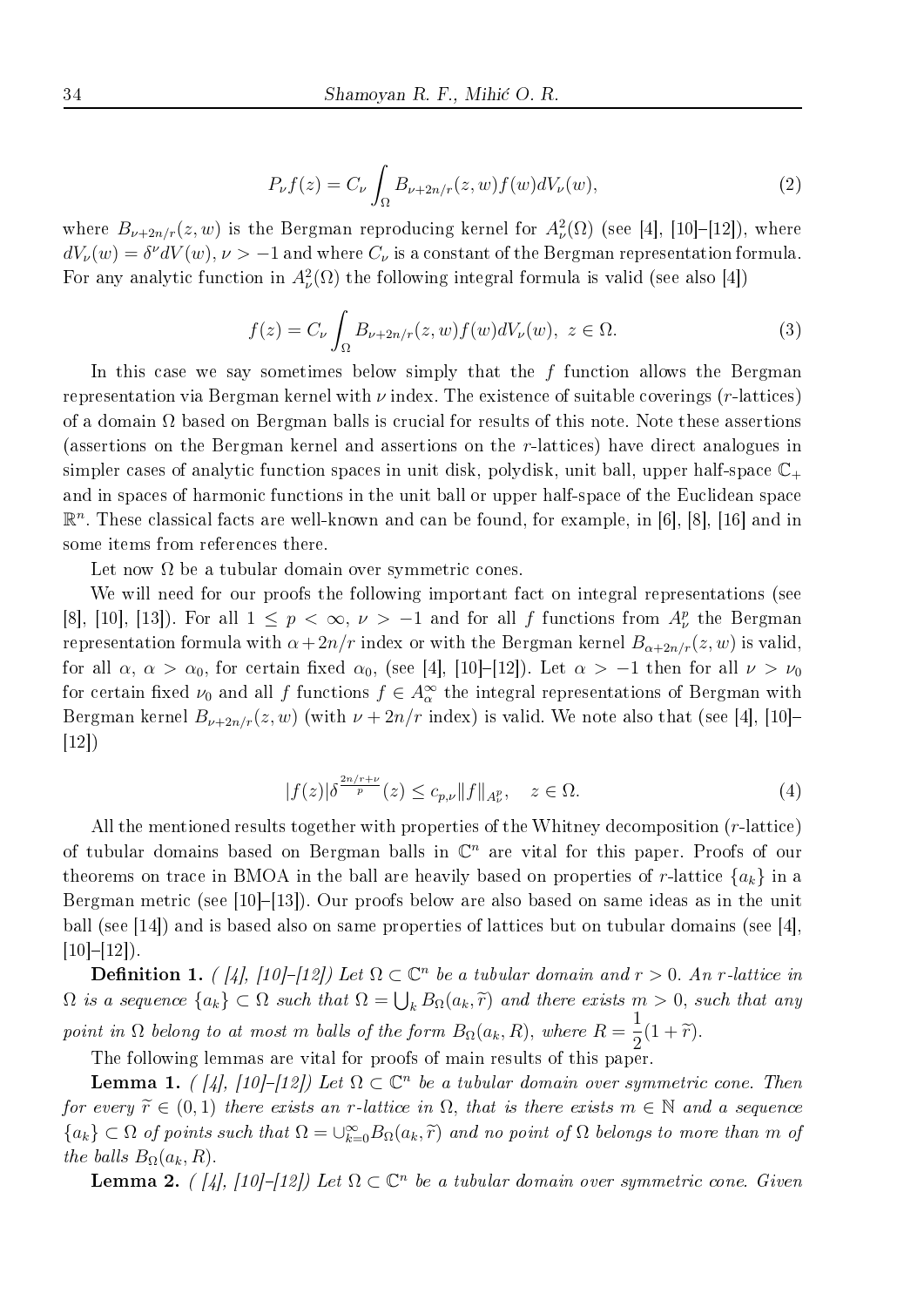$\widetilde r \in (0, 1)$ . Then there exists a  $k_r > 0$  depending on r such that for all  $z_0 \in \Omega$  and for all  $z \in B_\Omega (z_0, \widetilde r)$ 

1. 
$$
f(z) \le \frac{k_r}{V(B_{\Omega}(z_0, \tilde{r}))} \int_{B_{\Omega}(z_0, \tilde{r})} (f(w)) dV(w),
$$
  
2.  $V(B_{\Omega}(\cdot, \tilde{r})) \approx \delta^{2n/r},$ 

2.  $V(B_{\Omega} (\cdot , \widetilde{r})) \approx \delta^{2n/r}$ ,<br>for every nonnegative holomorphic function  $f : \Omega \rightarrow \Bbb R^+$ .

We now provide known Forelli - Rudin estimates in the tube (see, for example, [10]–[12]).

**Lemma 3.** ( [4], [10]-[12]) Let  $\Omega \subset \mathbb{C}^n$  be a tubular domain over symmetric cone and let  $z_0 \in \Omega$  and  $1 \leq p < \infty$ . Then we have the following estimate for Bergman type kernel  $B_{2n/r}(z, z_0)$ 

$$
\int_{\Omega} |B_{2n/r}(\xi, z_0)|^p \cdot \delta(\xi)^{\beta} dV(\xi) \lesssim
$$
\n
$$
\lesssim \delta(z_0)^{\beta - (2n/r)(p-1)}, \quad -1 < \beta < (2n/r)(p-1), \quad z_0 \in \Omega.
$$
\n
$$
(5)
$$

Estimate (5) is valid for all  $B_t$  kernels (see [4], [10]–[12]).

We suppose below that the following additional condition on the Bergman kernel is valid. We note this condition probably can be dropped. Note also this condition is valid in  $R^{n+1}$  and in the unit ball and even in bounded strongly pseudoconvex domains with smooth boundary in  $C<sup>n</sup>$  (see for this issues [14], [15] and also various references there).

We will assume that the following composition estimates in tube is valid. Note it is valid in the unit ball and bounded strongly pseudoconvex domains. Assume that  $\alpha > 0, \beta > 0, \tilde{r} > -1$ ,  $\alpha - \widetilde{r} < 2n/r, \ \beta - \widetilde{r} < 2n/r$  and  $\alpha + \beta - \widetilde{r} > 2n/r$ . Then

$$
\int_{\Omega} |B_{\alpha}(\zeta, z)||B_{\beta}(\zeta, w)| \delta^{\tilde{r}}(\zeta) dV(\zeta) \lesssim |B_{\alpha + \beta - \tilde{r} - 2n/r}(z, w)|, \ z, w \in \Omega.
$$
 (6)

If instead  $\beta - \widetilde{r} > 2n/r$  we have

$$
\int_{\Omega} |B_{\alpha}(\zeta, z)||B_{\beta}(\zeta, w)| \delta^{\tilde{r}}(\zeta) dV(\zeta) \lesssim \frac{|B_{\alpha}(z, w)|}{\delta^{\beta - \tilde{r} - 2n/r}(w)}, \ z, w \in \Omega.
$$
 (7)

For our BMOA type spaces (see definition below) in a domain (not in product domains) the Bergman representation formula with large enough index is valid. Note, also, in our Theorem 2, we assume that  $|B_t(z, a_k)|$  is equivalent to  $|B_t(w, a_k)|$  for any Bergman kernel of t type for any w and z in  $B_{\Omega} (a_m, \tilde{r})$  and any  $a_k, k \in \mathbb{N}$ , where m any natural number (this is an additional condition on the Bergman kernel which is valid (see also discussion below) in the unit ball, see  $\left[17\right]$ . This condition in the unit ball can be seen in  $\left[17\right]$  and also plays a key role for the proof of our theorems in the unit ball case (see [14]). This additional condition on the Bergman kernel will be used only in the proof of our main theorems for  $p \leq 1$  case. This condition concerning Bergman kernel is valid in milder form (see [4], [10]–[12] and references there). The condition on integral representation is valid with some restriction on indexes for our BMOA type spaces in tubular domains with smooth boundary. This follows from the fact that these spaces with some restriction on indexes are embedded in Bergman space  $A^1_\nu$  with large enough  $\nu$  and for this spaces this integral representation is valid. The short proof of this last fact follows by similar arguments as in the case of the unit disk (see [6], [16], [17]).

Namely, the short proof of this follows from crucial estimate from below of Bergman kernel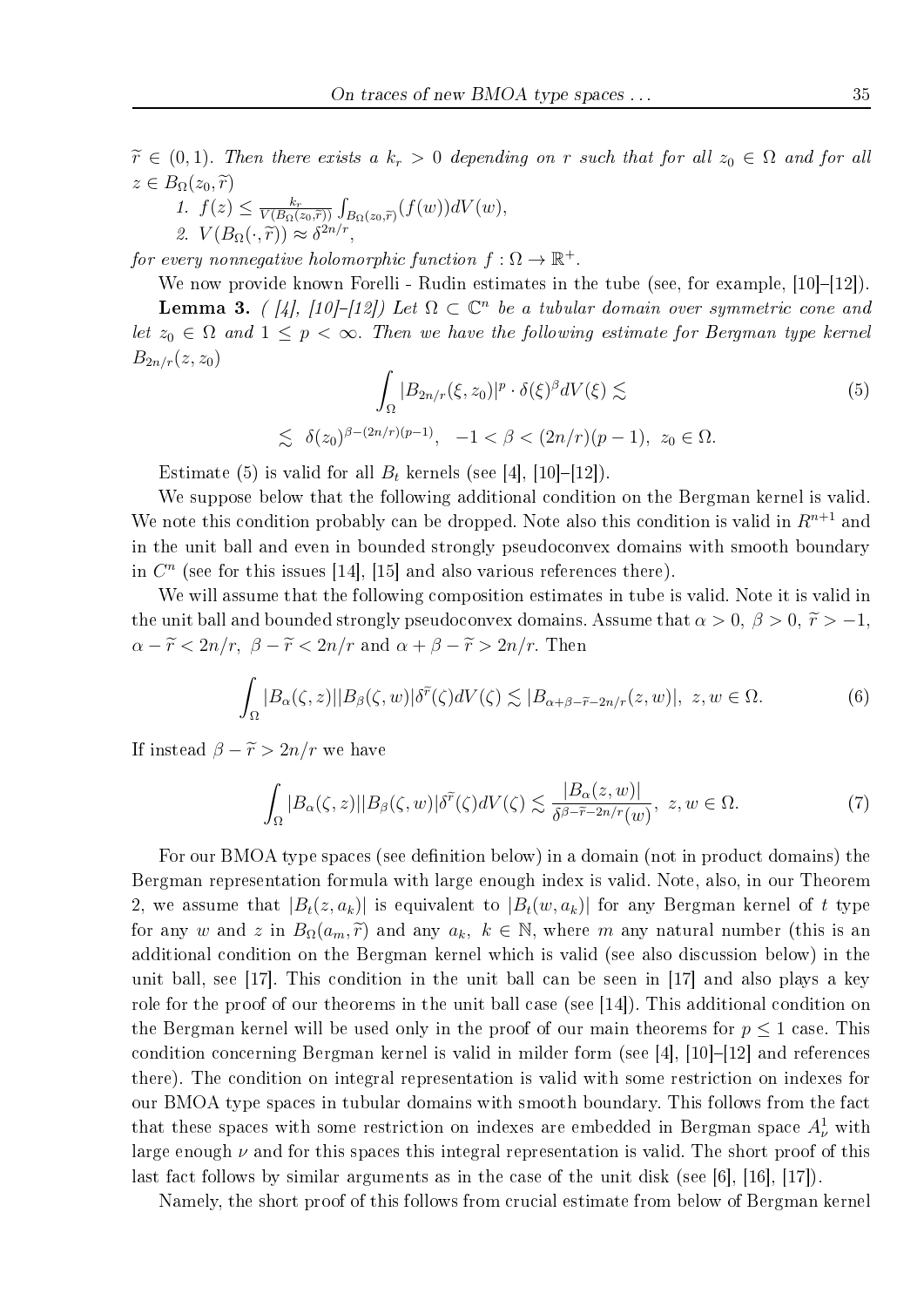on Bergman ball in tubular domains (see, for example, [10] and references there and [10]–[13]).

#### MAIN RESULTS

In this section we formulate our main trace theorems. In case of unit ball they were proved in [14]. We recently extended some of our trace theorems from unit polyball to pseudconvex domains. In this paper we provide such extension for our another trace result in unit polyball, namely for so called analytic BMOA type spaces. First we introduce a BMOA type space in tubular domains then formulate our trace theorems. BMOA type spaces in tubular and other domains gathered a lot of attention recently (see [3], [8], [14], [15] and various references there).

Let 
$$
M^p_{r_1,\ldots,r_m,\tau,s_1,\ldots,s_m}(\Omega^m) =
$$

$$
= \left\{ f \in \mathcal{H}(\Omega^m) : \sup_{w \in \Omega} \delta^{m\tau}(w) \int_{\Omega} \cdots \int_{\Omega} |f(z_1,\ldots,z_m)|^p \prod_{j=1}^m |B_{S_j}(z_j,w)| \prod_{j=1}^m \delta^{s_j}(z_j) dV(z_j) < \infty \right\},
$$

 $S_j = \tau + r_j, j = 1, \ldots, m$ , where  $\tau > 0, s_j > -1, r_j \geq 0, j = 1, \ldots, m, p \in (0,\infty)$ .

These are Banach spaces for all  $p \geq 1$  and complete metric spaces for other values of p.

The following theorems for unit ball case can be seen in [14]. The proofs hinges on similar arguments as in unit ball from one hand and on recent advances in analytic function theory in tubular domains (see [10]–[12]).

**Theorem 1.** Let  $p > 1, \tau \in (0,\infty )$ ,  $r_j \in \mathbb{N}$ ,  $s_j > -1, j = 1, \ldots, m$ . If  $t = (m - 1)(2n/r)+$  $+\sum_{j=1}^m s_j$ , then for  $r = \sum_{j=1}^m r_j$  we have

$$
Trace(M^p_{r_1,\ldots,r_m,\tau,s_1,\ldots,s_m}(\Omega^m)) = M^p_{r,t,\tau^m}(\Omega)
$$

for all n,  $n/r > n_0$ , where  $n_0 = n_0(p, \tau, r_1, \ldots, r_m, m)$ .

**Theorem 2.** Let  $p \leq 1, \tau \in (0,\infty )$ ,  $r_j \in \Bbb N, s_j > -1, j = 1, ..., m$ . If  $r_j/p \in \Bbb N$ ,  $j = 1, \ldots, m$  and  $t = (m-1)(2n/r) + \sum_{j=1}^{m} s_j$ , then for  $r = \sum_{j=1}^{m} r_j$  we have

$$
Trace(M^p_{r_1,\ldots,r_m,\tau,s_1,\ldots,s_m}(\Omega^m))=M^p_{r,t,\tau m}(\Omega)
$$

for all n,  $n/r > n_0$ , where  $n_0 = n_0(p, \tau, r_1, \ldots, r_m, m)$ .

Very similar results with similar proofs on Traces of BMOA type spaces are valid also in bounded strongly pseudoconvex domains with smooth boundary. We refer readers to [15] for that paper. Note the unit ball and polyball cases which also have similar proofs were considered previously in [14].

Our proofs are based fully on properties of r lattices in the tube (see [4], [7], [12], [13]) and lemmas and estimates we presented above and are very similar to those provided earlier in the unit ball in the paper of first author and later in bounded pseudoconvex domains (see [14], [15]) based on properties of r-lattices in such domains (see [1], [2]).

We note hovewer structures of bounded strongly pseudovonvex and tubular domains are completely different.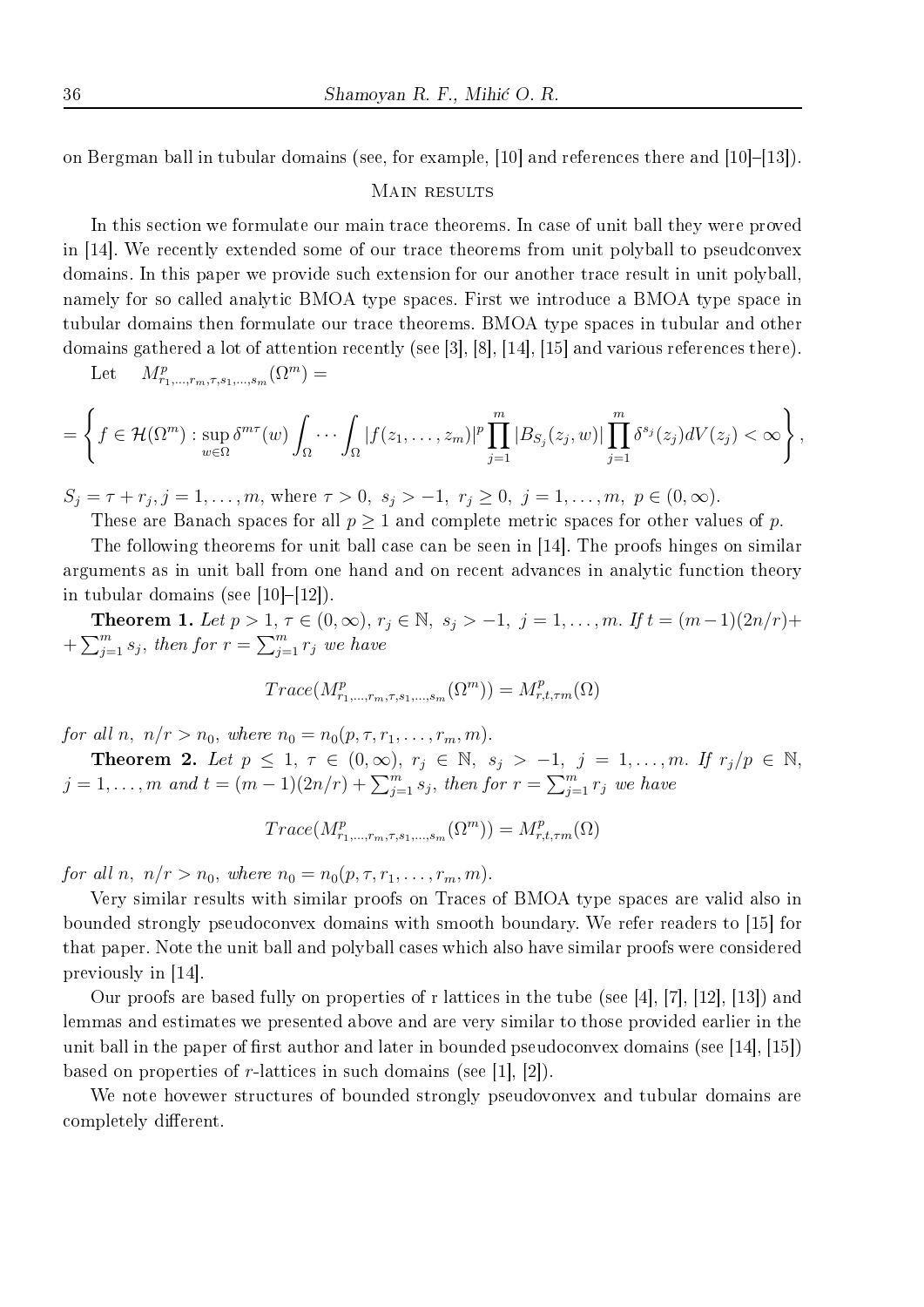#### References

- 1. Abate M., Saracco A. Carleson measures and uniformly discrete sequences in strongly pseudoconvex domains // Journal of the London Mathematical Society. 2011. Vol. 83, no. 3. P. 587–605.
- 2. Abate M., Raissy J., Saracco A. Toeplitz operators and Carleson measures in strongly pseudoconvex domains // Journal of Functional Analysis. 2012. Vol. 263, no. 11. P. 3449–3491.
- 3. Andersson M., Carlsson H.  $Q_p$  spaces in strictly pseudoconvex domains // Journal d'Analyse Mathèmatique. 2001. Vol. 84, no. 1. P. 335-359.
- 4. Bekolle D., Bonami A., Garrigos G., Nana C., Peloso M., Ricci F. Lecture notes on Bergman projectors in tube domain over cones, an analytic and geometric viewpoint // Proceeding of the International Workshop on Classical Analysis. Yaounde. 2001.
- 5. Debertol D. Besov spaces and boundedness of weighted Bergman projections over symmetric tube domains // Publicacions Matem`atiques. 2005. Vol. 49, no. 1. P. 21–72.
- 6. Djrbashian A. E., Shamoian F. A. Topics in the theory of  $A^p_\alpha$  spaces. Leipzig, Teubner, 1988.
- 7. Faraut J., Koranyi A. Analysis on symmetric cones. Oxford University Press, New York, 1994.  $xii + 382$  p. ISBN: 0-19-853477-9.
- 8. Ortega J., Fabrega J. Mixed norm spaces and interpolation // Studia Matematica. 1994. Vol. 109, no. 3. P. 233–254.
- 9. Rudin W. Function theory in the polydisk. New York, 1969.
- 10. Sehba B. F., Nana C. Carleson Embeddings and two operators on Bergman spaces of tube domains over symmetric cones // Integral Equations and Operator Theory. 2015. Vol. 83, no. 2. P. 151–178.
- 11. Sehba B. Hankel operators on Bergman spaces of tube domains over symmetric cones // Integral Equations and Operator Theory. 2008. Vol. 62, no. 2. P. 233–245.
- 12. Sehba B. Operators in some analytic function spaces and their dyadic counterparts. PhD dissertation. University of Glasgow, 2009.
- 13. Sehba B. Bergman-type integral operators in tube domains over symmetric cones // Proceedings of the Edinburgh Mathematical Society, 2009. Vol. 52. P. 529–544.
- 14. Shamoyan R., Mihić O. On traces of  $Q_p$  type spaces and mixed norm analytic function spaces on polyballs // Siauliai Mathematical Seminar. 2010. Vol. 5, no. 13. P. 101–119.
- 15. Shamoyan R. F., Mihić O. On a sharp trace theorem in BMOA type spaces in pseudoconvex domains // Comptes Rendus de L'Academie Bulgare des Sciences. 2017. Vol. 70, no. 2. P. 161– 166.
- 16. *Xiao J.* Geometric  $Q_P$  functions. Birkhäuser Verlag, 2006. 241 p.
- 17. Zhu K. Spaces of Holomorphic functions in the unit ball. Part of the Graduate Texts in Mathematics book series. Springer, New York, 2005. 274 p.